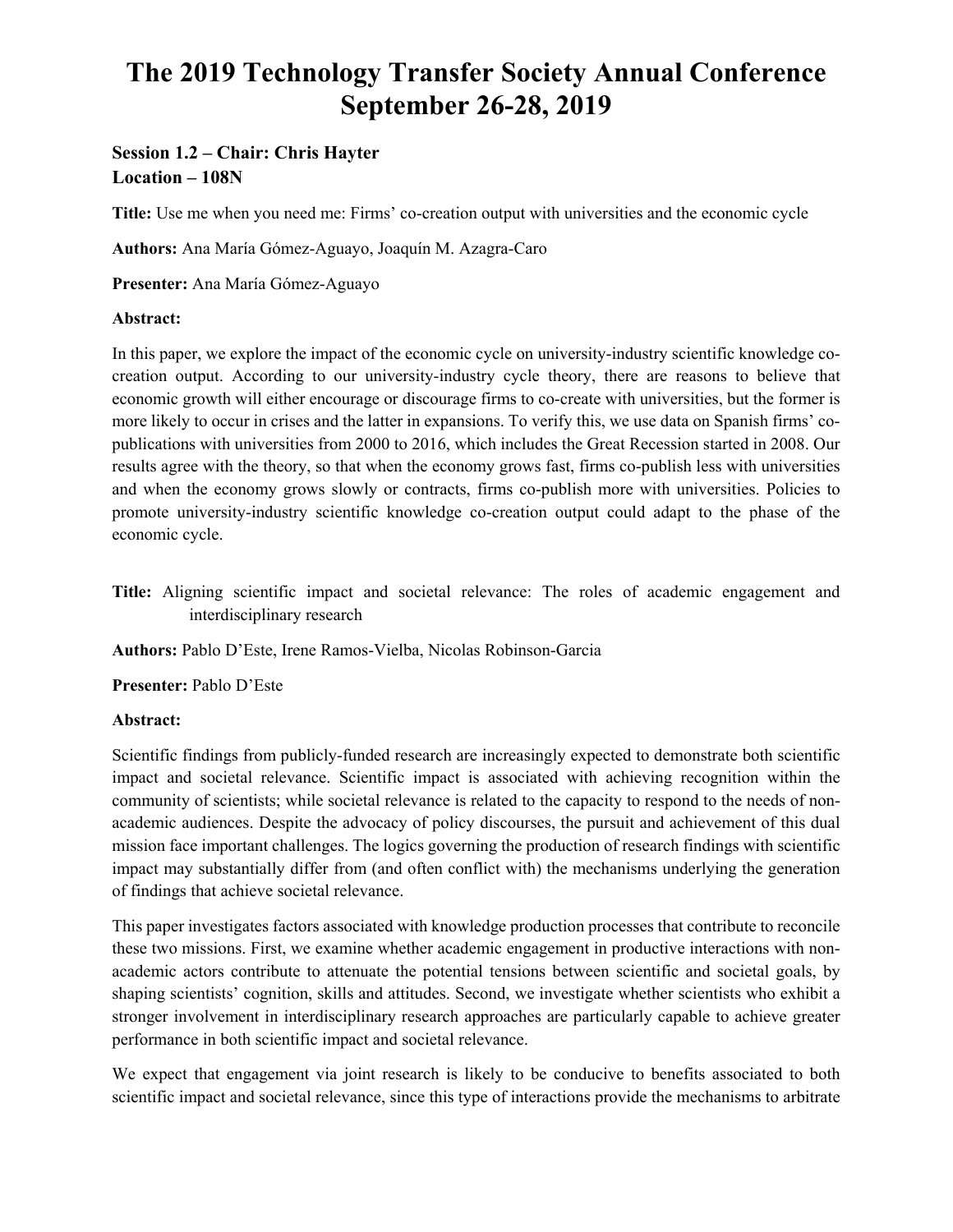conflicting interests and respond to goals that meet the expectations of academics and practitioners alike. We also argue that interdisciplinary-oriented scientists are likely to benefit from enhanced scientific performance in terms of both scientific originality and potential applicability.

Our primary data derived from a large-scale survey of 57,406 scientists in the Spanish public research system. The population covers all fields of science including engineering and physical sciences (STEM), biology and medicine (BIOMED) and social sciences and humanities (SSH). We received a total of 11,992 valid responses. In addition to the survey data, information was collected from two secondary sources. First, altmetric data provides information on publication mentions in social media platforms. We have collected mentions to scientific articles from three social media platforms which try to cover non-academic audiences - i.e. blogs, news and policy briefs - as a proxy to capture societal relevance. Second, bibliometric data from WoS, which included the number of publications published by each scientist as well as the number of citations received by each paper in order to capture scientific impact.

Our findings of a regression analysis suggest that the involvement in joint research with non-academic actors and in interdisciplinary research teams contribute positively to the scientific researchers' capacity to jointly reach societal relevance and scientific impact from public science. Our results support the presence of highly heterogeneous profiles among the population of scientists. Whereas some scientists achieve impact within scientific communities, others achieve greater visibility among non-academic audiences, while still others produce research results which reach both the communities of scientists and practitioners. The results of this study have important policy implications, since they inform on modes of research that might be particularly conducive to integrate distinct research logics, and to overcome the challenges of pursing research goals to reach the communities of scientists and practitioners.

**Title:** Multinational companies and industrial inventors' interactions with international universities

**Authors:** Claudio Fassio, Aldo Geuna, Federica Rossi

#### **Presenter:** Aldo Geuna

#### **Abstract:**

While there is an extensive literature exploring the presence ofinteractions between firms and local universities (Fritsch 2001; D'Este and Iammarino, 2010; Laursen et al. 2011; Bouba-Olga et al. 2012), as well as the role of geographical distance as a mediating factor in university-industry interactions (Mansfield and Lee 1996; Hanel and St-Pierre 2006), more limited research exists on the drivers of collaborations between firms and *distant* universities, particularly those localized beyond national borders (Rõigas et al., 2014; Muscio, 2012) This literature has so far emphasized that since collaborations with distant universities entail higher transaction costs than collaborations with local universities, they are likely to be undertaken only if their benefits are particularly high; in fact, firms usually consider the former as more valuable than the latter (Weterings and Ponds, 2009).

In this paper, we investigate the role of industrial researchers' social networks as facilitators of interactions with universities in different localities, distinguishing between universities in the same region, in other regions in the same country, and abroad. We rely upon an original survey of university-industry relationships involving 915 industry inventors based in the Italian region of Piedmont. We analyze the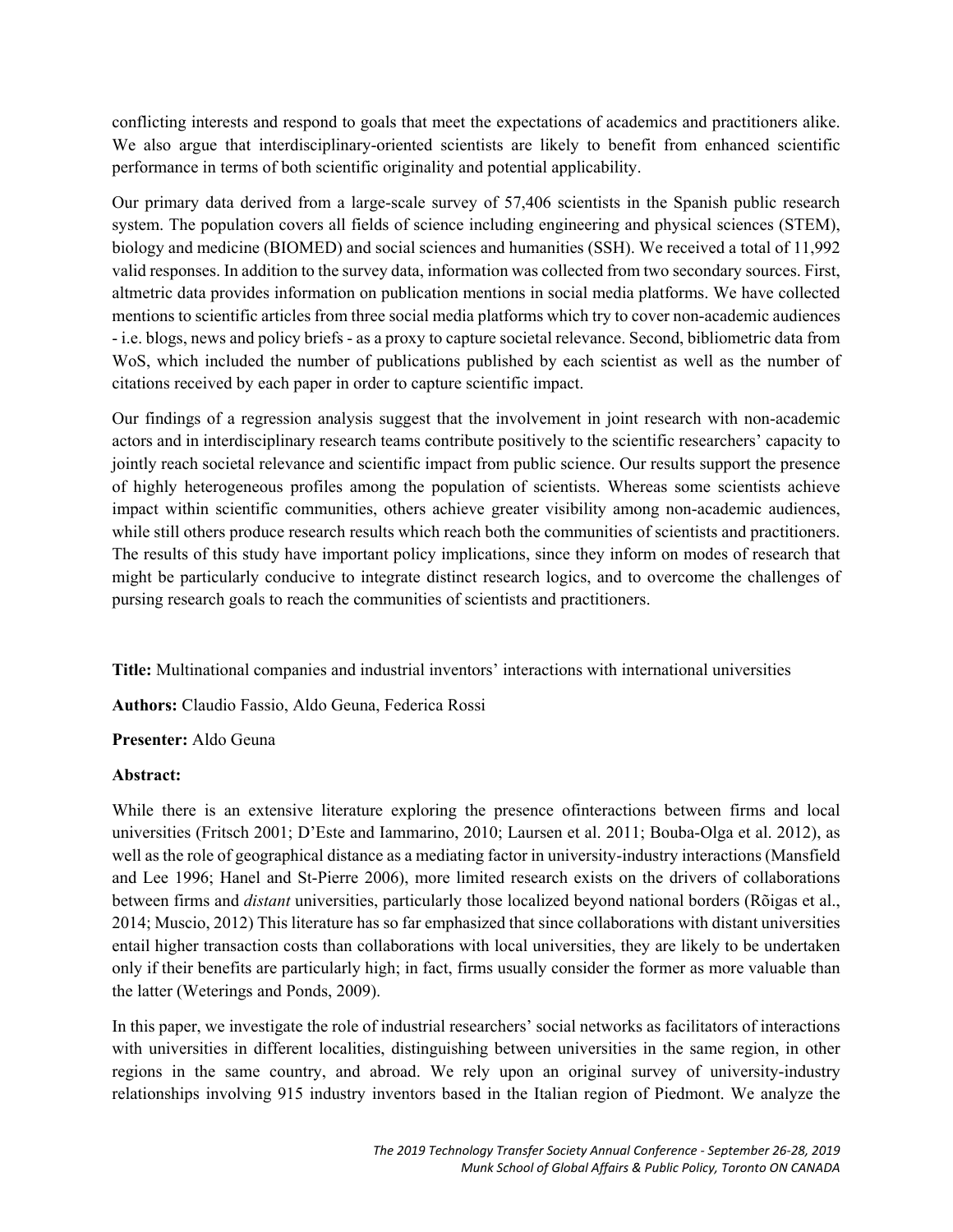extent to which interactions with universities in different localities are enabled by different types of individuals' personal and business networks, controlling for selection bias and for numerous other individual and firm-level factors identified by the literature as important determinants of interactions with universities.

Findings suggest that industrial researchers' personal networks play a greater role in the establishment of interactions with closer universities (in the same regions, and in other regions in the same country) whereas business networks are important for the establishment of interactions with universities abroad.

This paper is original in several respects. First, it is one of few papers that explicitly shed light on the determinants of international collaborations. Many studies analyzing the role of geographic proximity in fostering university-industry collaborations have been carried out with national data, neglecting international collaborations. Even when using geographically more extensive datasets, geographic proximity is usually measured on a continuous scale without considering international collaborations as a special category. A second element of originality of the paper is the focus on the perspective of industry researchers. This is quite rare in the literature. A lot of the research focuses on the factors that increase academics' likelihood to interact with industry rather than on industrial researchers' likelihood to interact with universities

**Title:** Examining public perception of the university-industry collaboration research by a split-run test: Pitfalls in academic technology transfer policy

**Authors:** Tohru Yoshioka-Kobayashi, Makiko Takahashi

**Presenter:** Tohru Yoshioka-Kobayashi, Makiko Takahashi

## **Abstract:**

Many government bodies and higher academic institutions have put greater emphasis on university-industry collaboration to stimulate innovations and to obtain research funds. However, because limited universities can survive without any public funding, it is crucial to balance academic commercialization engagement and integrity as non-profit organizations. Our investigations on financial conflict of interest management practices indicate that public perception management is essential to maintain integrity. Despite its essentiality, determinants of public perception of the university-industry collaboration research are not revealed in the literature. This paper examined these key determinants using a public survey conducted in Japan. Considering response biases come from an acquiescence and a lack of interest in academic research, we adopted split-run testing (commonly known as A/B test) to identify differences in responses between cases in which given several conditions are randomly changed. We provided respondents three research project cases from nine imaginary cases. Each case has 14 variations in their conditions; a reputation of the university, and a collaboration partner (including the industry). We also showed a background of the research, estimated term of the project, expected social impact, and total research expenditures. Respondents answered their overall evaluations to individual cases and both positive and negative factors which affected the evaluation. At the same time, we also asked them the perception about the universityindustry collaboration itself. Our online survey had conducted for 14,360 survey monitors and received responses from 3,443 respondents (response rate: 24.0%). Genders and generations of respondents are balanced to those of Japanese demographics. The result revealed that university-industry collaboration